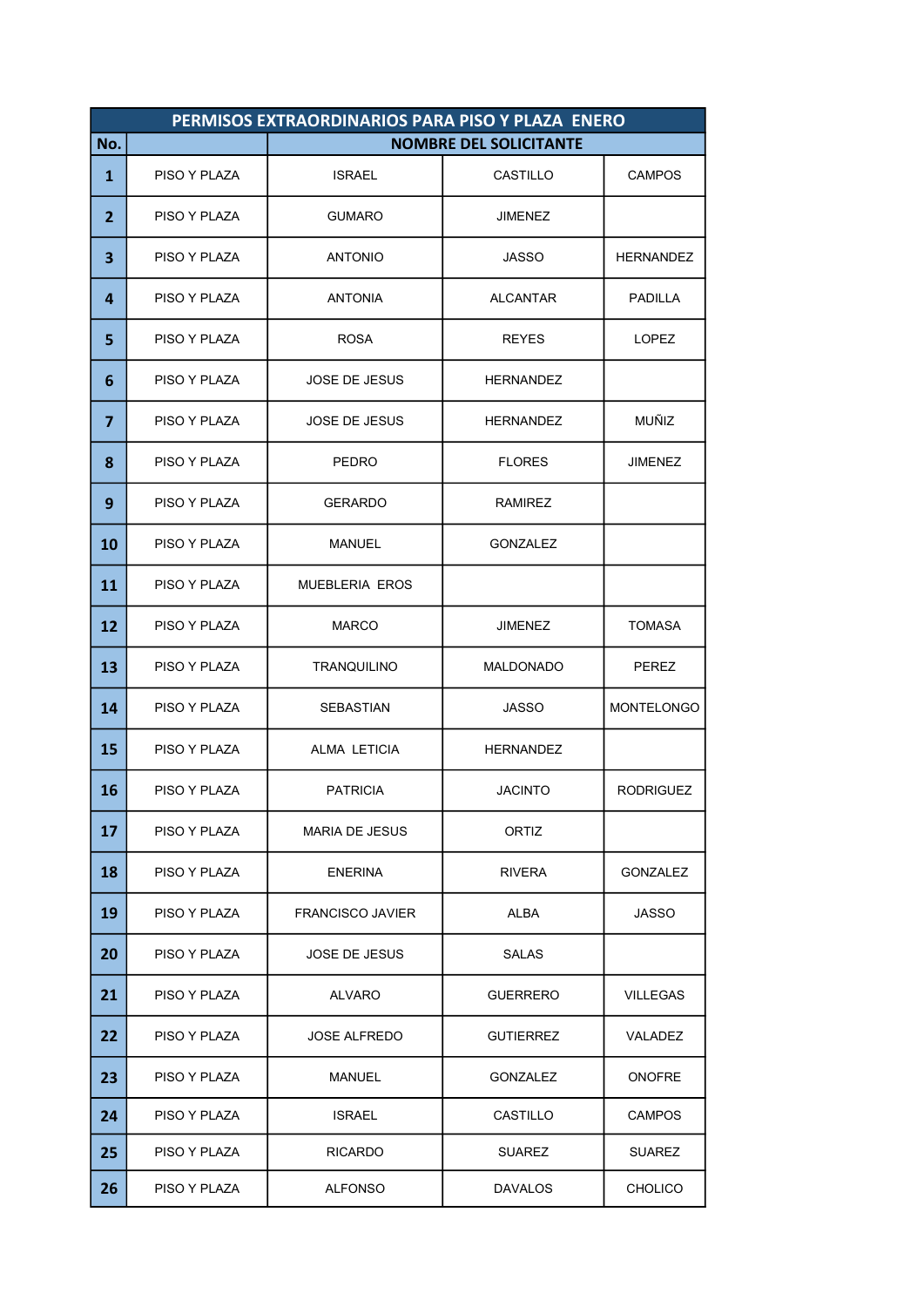| 27 | PISO Y PLAZA | <b>RICARDO</b>                                            | <b>SUAREZ</b> |  |
|----|--------------|-----------------------------------------------------------|---------------|--|
| 28 | PISO Y PLAZA | ART. PARA EL HOGAR GALLARDO                               |               |  |
| 29 | PISO Y PLAZA | HACIENDA MUNICIPAL (COBRO DE TIANGUIS) 08/01/2018         |               |  |
| 30 | PISO Y PLAZA | HACIENDA MUNICIPAL (COBRO DE TIANGUIS) 22/01/2018         |               |  |
| 31 | PISO Y PLAZA | HACIENDA MUNICIPAL (COBRO PISO Y PLAZA FIESTAS TLACUITAPA | 2018)         |  |

|                         | PERMISOS EXTRAORDINARIOS PARA EVENTOS PUBLICOS O PARTICULARES |                         |                               |                  |  |
|-------------------------|---------------------------------------------------------------|-------------------------|-------------------------------|------------------|--|
| No.                     |                                                               |                         | <b>NOMBRE DEL SOLICITANTE</b> |                  |  |
| $\mathbf{1}$            | EVENTO PARTICULAR                                             | <b>ANTONIO DE JESUS</b> | <b>CERRILLO</b>               | <b>HERNANDEZ</b> |  |
| $\overline{2}$          | EVENTO PARTICULAR                                             | <b>VICTOR</b>           | CRUZ                          |                  |  |
| $\overline{\mathbf{3}}$ | EVENTO PARTICULAR                                             | <b>DALIA MARISOL</b>    | <b>PEREZ</b>                  | JASSO            |  |
| 4                       | <b>EVENTO PARTICULAR</b>                                      | <b>JUAN</b>             | <b>ARANDA</b>                 | <b>HERNANDEZ</b> |  |
| 5                       | EVENTO PARTICULAR                                             | <b>JOSEFINA</b>         | <b>GONZALEZ</b>               | <b>SERRANO</b>   |  |
| 6                       | EVENTO PARTICULAR                                             | <b>SEVERO</b>           | <b>SERRANO</b>                | <b>ALBA</b>      |  |
| $\overline{7}$          | <b>EVENTO PUBLICO</b>                                         | <b>SEVERO</b>           | <b>PEREZ</b>                  | <b>CAMPOS</b>    |  |
| 8                       | EVENTO PUBLICO                                                | <b>SEVERO</b>           | <b>PEREZ</b>                  | <b>CAMPOS</b>    |  |
| 9                       | <b>EVENTO PUBLICO</b>                                         | <b>SEVERO</b>           | <b>PEREZ</b>                  | <b>CAMPOS</b>    |  |
| 10                      | EVENTO PUBLICO                                                | <b>SEVERO</b>           | PEREZ                         | <b>CAMPOS</b>    |  |

|                | PERMISOS EXTRAORDINARIOS PARA PISO Y PLAZA FEBRERO |                                            |                               |                   |  |
|----------------|----------------------------------------------------|--------------------------------------------|-------------------------------|-------------------|--|
| No.            |                                                    |                                            | <b>NOMBRE DEL SOLICITANTE</b> |                   |  |
| 1              | PISO Y PLAZA                                       | <b>ALFREDO</b>                             | <b>MARTINEZ</b>               | <b>SANCHEZ</b>    |  |
| $\overline{2}$ | PISO Y PLAZA                                       | <b>MARTHA</b>                              | <b>GOMEZ</b>                  | <b>RODRIGUEZ</b>  |  |
| 3              | PISO Y PLAZA                                       | MARIA DE LUZ                               | VALLECILLO                    | <b>HERMOSILLO</b> |  |
| 4              | PISO Y PLAZA                                       | ARTICULOS PARA EL<br><b>HOGAR GALLARDO</b> |                               |                   |  |
| 5              | PISO Y PLAZA                                       | <b>LUZ VERONICA</b>                        | <b>MENDOZA</b>                | <b>GOMEZ</b>      |  |
| 6              | PISO Y PLAZA                                       | <b>JOSE DE JESUS</b>                       | <b>SALAS</b>                  | DE SANTIAGO       |  |
| $\overline{7}$ | PISO Y PLAZA                                       | <b>RICARDO</b>                             | <b>SUAREZ</b>                 |                   |  |
| 8              | PISO Y PLAZA                                       | <b>EMMANUEL</b>                            | <b>RAMIREZ</b>                | <b>MARTINEZ</b>   |  |
| 9              | PISO Y PLAZA                                       | YANABY                                     | <b>RAYGOZA</b>                | VILLAGRAN         |  |
| 10             | PISO Y PLAZA                                       | ARACELI                                    | <b>MARTINEZ</b>               | <b>SOLIS</b>      |  |
| 11             | PISO Y PLAZA                                       | ARTICULOS PARA EL HOGAR GALLARDO           |                               |                   |  |
| 12             | PISO Y PLAZA                                       | <b>GERARDO</b>                             | <b>RAMIREZ</b>                | <b>CEJA</b>       |  |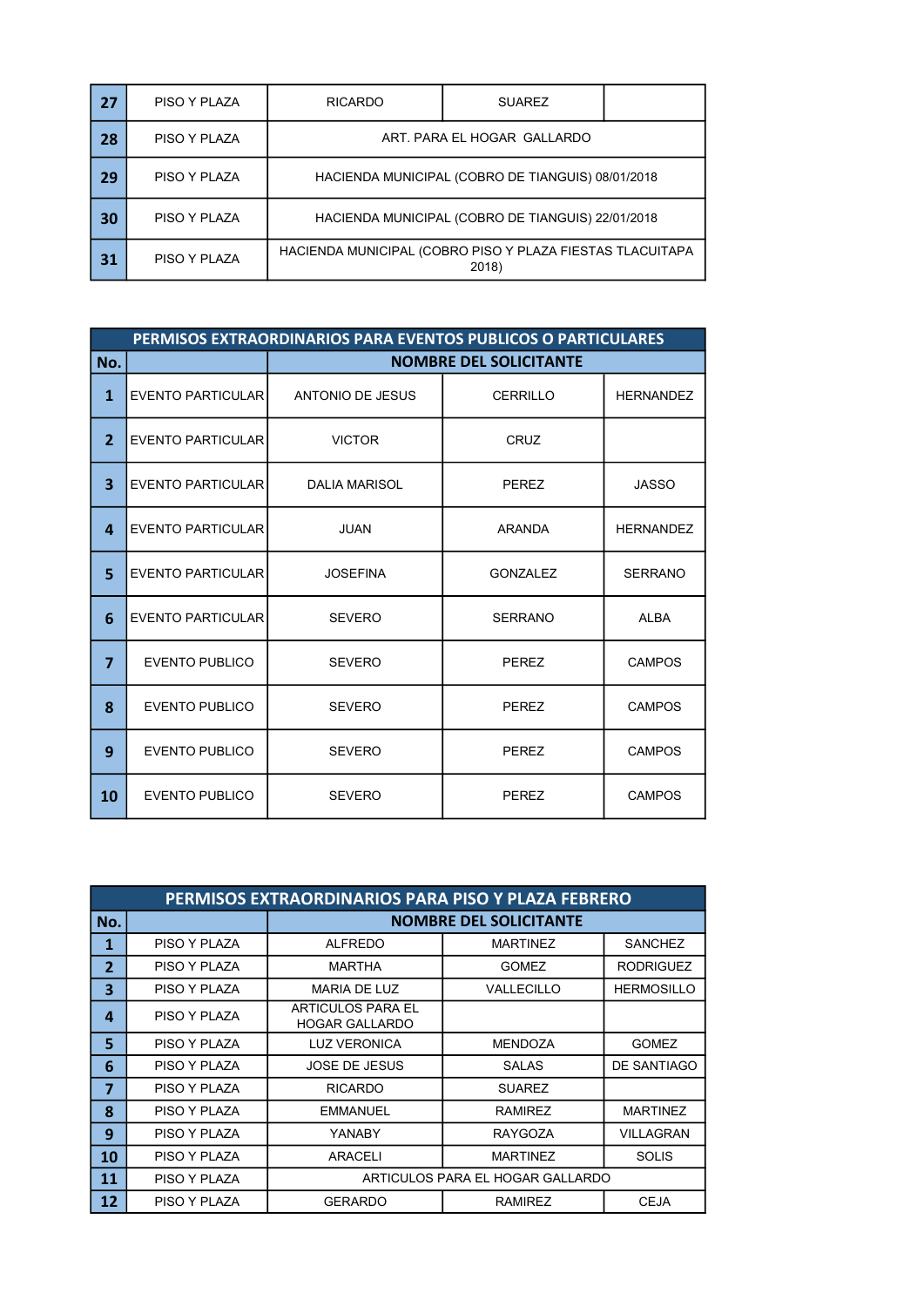| 13 | PISO Y PLAZA | <b>RICARDO</b>                                    | <b>SUAREZ</b> |  |
|----|--------------|---------------------------------------------------|---------------|--|
| 14 | PISO Y PLAZA | <b>RICARDO</b>                                    | <b>SUAREZ</b> |  |
| 15 | PISO Y PLAZA | <b>GERARDO</b>                                    | RAMIRF7       |  |
| 16 | PISO Y PLAZA | HACIENDA MUNICIPAL (COBRO DE TIANGUIS) 08/02/2018 |               |  |

|                | <b>PERMISOS EXTRAORDINARIOS PARA EVENTOS PUBLICOS O PARTICULARES</b> |                               |                |               |
|----------------|----------------------------------------------------------------------|-------------------------------|----------------|---------------|
| No.            |                                                                      | <b>NOMBRE DEL SOLICITANTE</b> |                |               |
|                | LLEVAR A CABO UN<br><b>EVENTO PARTICULAR</b>                         | <b>ERIKA</b>                  | <b>GARCIA</b>  | <b>LOERA</b>  |
| $\overline{2}$ | LLEVAR A CABO UN<br><b>EVENTO PARTICULAR</b>                         | <b>JOSE DE JESUS</b>          | <b>RAMIREZ</b> | <b>OLIVA</b>  |
| 3              | LLEVAR A CABO UN<br><b>EVENTO PARTICULAR</b>                         | <b>LUIS ENRIQUE</b>           | <b>ALDANA</b>  |               |
| 4              | LLEVAR A CABO UN<br><b>EVENTO PUBLICO</b>                            | <b>SEVERO</b>                 | PEREZ          | <b>CAMPOS</b> |
| 5              | LLEVAR A CABO UN<br><b>EVENTO PUBLICO</b>                            | <b>SEVERO</b>                 | <b>PEREZ</b>   | <b>CAMPOS</b> |
| 6              | LLEVAR A CABO UN<br><b>EVENTO PUBLICO</b>                            | <b>SEVERO</b>                 | PEREZ          | <b>CAMPOS</b> |

|                | PERMISOS EXTRAORDINARIOS PARA PISO Y PLAZA MARZO |                                  |                      |                                     |
|----------------|--------------------------------------------------|----------------------------------|----------------------|-------------------------------------|
| No.            |                                                  | <b>NOMBRE DEL SOLICITANTE</b>    |                      | <b>LUGAR</b>                        |
| 1              | <b>CASTILLO</b>                                  | <b>CAMPOS</b>                    | <b>ISRAEL</b>        | <b>CABECERA</b>                     |
|                |                                                  |                                  |                      | <b>MUNICIPAL</b><br><b>CABECERA</b> |
| $\overline{2}$ | <b>HUIZAR</b>                                    |                                  | <b>MAIRA LIZBETH</b> | <b>MUNICIPAL</b>                    |
| 3              | <b>RAMIREZ</b>                                   |                                  | <b>GERARDO</b>       | <b>CABECERA</b>                     |
|                |                                                  |                                  |                      | <b>MUNICIPAL</b><br><b>CABECERA</b> |
| 4              | <b>SUAREZ</b>                                    |                                  | <b>RICARDO</b>       | <b>MUNICIPAL</b>                    |
| 5              | <b>VALDERRAMA</b>                                |                                  | <b>MAURO</b>         | <b>CABECERA</b>                     |
|                |                                                  |                                  |                      | <b>MUNICIPAL</b>                    |
| 6              | <b>CARPIO</b>                                    | <b>RAMOS</b>                     | <b>ADRIANA</b>       | <b>CABECERA</b><br><b>MUNICIPAL</b> |
|                |                                                  |                                  |                      | <b>CABECERA</b>                     |
| $\overline{7}$ | <b>VILLALON</b>                                  | <b>JIMENEZ</b>                   | <b>JOSE GERMAN</b>   | <b>MUNICIPAL</b>                    |
| 8              | <b>RAYGOZA</b>                                   | <b>VILLAGRAN</b>                 | <b>YANABY</b>        | <b>CABECERA</b>                     |
|                |                                                  |                                  |                      | <b>MUNICIPAL</b><br><b>CABECERA</b> |
| 9              | <b>HERNANDEZ</b>                                 | <b>TORRES</b>                    | <b>SERGIO</b>        | <b>MUNICIPAL</b>                    |
| 10             | <b>LOPEZ</b>                                     | <b>PACHECO</b>                   | <b>DANIEL</b>        | <b>CABECERA</b>                     |
|                |                                                  |                                  |                      | <b>MUNICIPAL</b>                    |
| 11             | <b>ZUARES</b>                                    |                                  | <b>RICARDO</b>       | <b>CABECERA</b><br><b>MUNICIPAL</b> |
|                |                                                  |                                  |                      | <b>CABECERA</b>                     |
| 12             | CASTILLO                                         | <b>CAMPOS</b>                    | <b>ISRAEL</b>        | <b>MUNICIPAL</b>                    |
| 13             | <b>PALOS</b>                                     | <b>OLIVARES</b>                  | <b>LUZ FABIOLA</b>   | <b>CABECERA</b>                     |
|                |                                                  |                                  |                      | <b>MUNICIPAL</b><br><b>CABECERA</b> |
| 14             | <b>ESCAMILLA</b>                                 | <b>RAMIREZ</b>                   | <b>JUAN ALBERTO</b>  | <b>MUNICIPAL</b>                    |
| 15             | <b>VOLLALON</b>                                  | <b>JIMENEZ</b>                   | <b>JOSE GERMAN</b>   | <b>CABECERA</b>                     |
|                |                                                  |                                  |                      | <b>MUNICIPAL</b><br><b>CABECERA</b> |
| 16             | <b>ZUARES</b>                                    |                                  | <b>RICARDO</b>       | <b>MUNICIPAL</b>                    |
|                |                                                  |                                  |                      | <b>CABECERA</b>                     |
| 17             | <b>CORNEJO</b>                                   | <b>HERNANDEZ</b>                 | <b>SAMUEL</b>        | <b>MUNICIPAL</b>                    |
| 18             | <b>GUTIERREZ</b>                                 | VALADEZ                          | <b>JOSE ALFREDO</b>  | <b>CABECERA</b>                     |
|                |                                                  |                                  |                      | <b>MUNICIPAL</b><br><b>CABECERA</b> |
| 19             | <b>RAYGOZA</b>                                   | <b>VILLAGRAN</b>                 | <b>ANABY</b>         | <b>MUNICIPAL</b>                    |
| 20             | <b>LOPEZ</b>                                     | <b>PACHECO</b>                   | <b>DANIEL</b>        | <b>CABECERA</b>                     |
|                |                                                  |                                  |                      | <b>MUNICIPAL</b>                    |
| 21             |                                                  | ARTICULOS PARA EL HOGAR GALLARDO |                      | <b>CABECERA</b><br><b>MUNICIPAL</b> |
|                |                                                  |                                  |                      |                                     |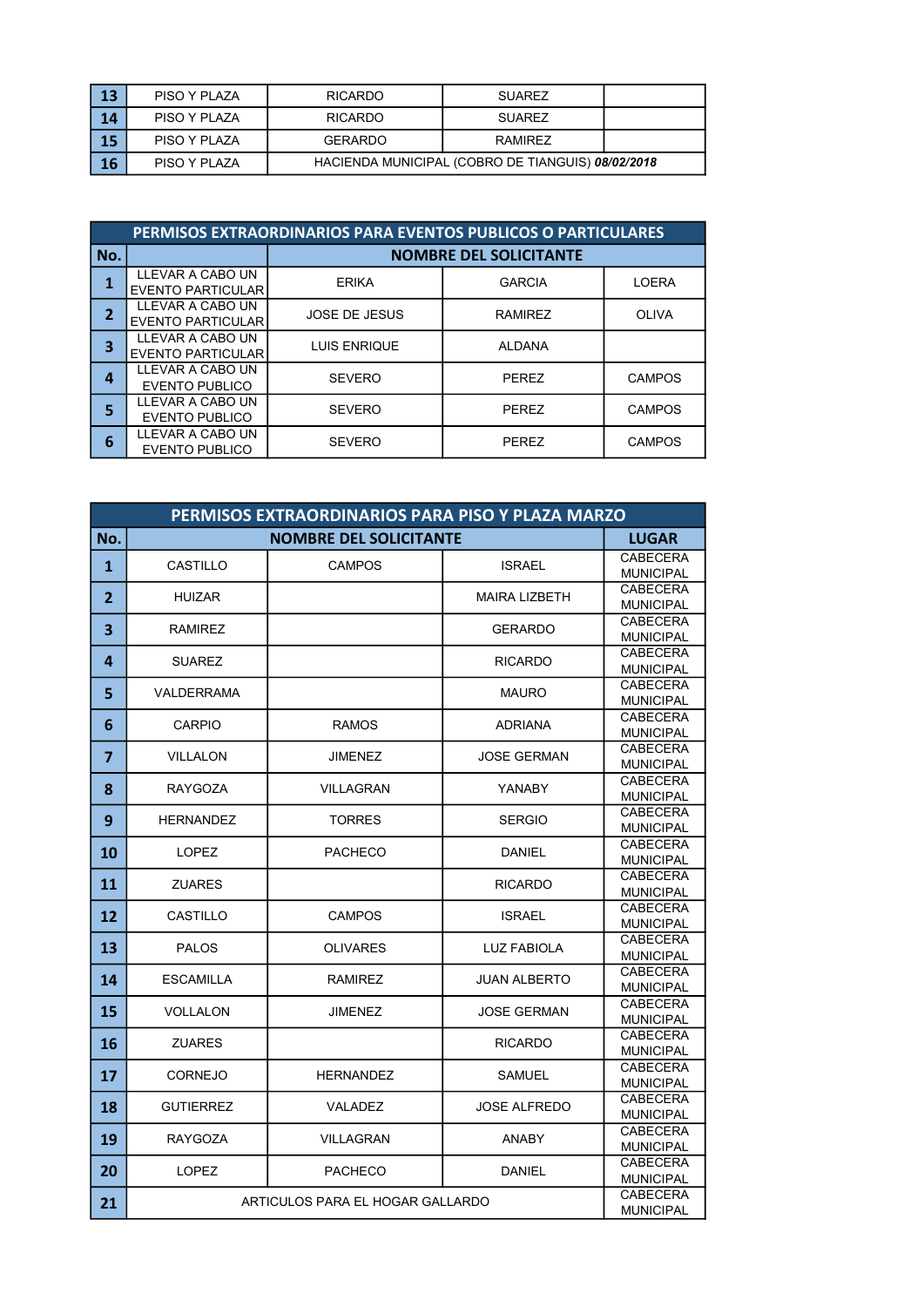| 22 | <b>SALAS</b>                                                      | DE SANTIAGO                       | <b>JOSE DE JESUS</b> | CABECERA         |
|----|-------------------------------------------------------------------|-----------------------------------|----------------------|------------------|
|    |                                                                   |                                   |                      | <b>MUNICIPAL</b> |
| 23 |                                                                   | PROMOCIONES GALLARDO              |                      | CABECERA         |
|    |                                                                   |                                   |                      | <b>MUNICIPAL</b> |
| 24 |                                                                   | HUESOS Y ARTICULACIONES SIN DOLOR |                      | CABECERA         |
|    |                                                                   |                                   |                      | <b>MUNICIPAL</b> |
| 25 | HACIENDA MUNICIPAL (COBRO CORRESPONDIENTE AL TIANGUIS 05/03/2018) |                                   |                      | CABECERA         |
|    |                                                                   |                                   |                      |                  |
|    |                                                                   |                                   |                      | CABECERA         |
| 26 | HACIENDA MUNICIPAL (COBRO CORRESPONDIENTE AL TIANGUIS 19/03/2018) |                                   |                      | <b>MUNICIPAL</b> |
| 27 | HACIENDA MUNICIPAL (COBRO CORRESPONDIENTE AL TIANGUIS 19/02/2018) |                                   |                      | CABECERA         |
|    |                                                                   |                                   |                      | <b>MUNICIPAL</b> |

|             | <b>PERMISOS EXTRAORDINARIOS PARA EVENTOS PUBLICOS O PARTICULARES</b> |               |                |                               |  |
|-------------|----------------------------------------------------------------------|---------------|----------------|-------------------------------|--|
| No.         |                                                                      | <b>LUGAR</b>  |                |                               |  |
|             | <b>PEREZ</b>                                                         | <b>CAMPOS</b> | <b>SEVERO</b>  | <b>CARRIL DE SAN</b><br>ANGEL |  |
| $\mathbf 2$ | <b>PEREZ</b>                                                         | <b>CAMPOS</b> | <b>SEVERO</b>  | <b>CARRIL DE SAN</b><br>ANGEL |  |
| 3           | <b>PEREZ</b>                                                         | <b>CAMPOS</b> | <b>SEVERO</b>  | <b>CARRIL DE SAN</b><br>ANGEL |  |
| 4           | TORRES                                                               | ORTIZ         | <b>FABIOLA</b> | LA ROSA DE<br><b>CASTILLA</b> |  |

|                | PERMISOS EXTRAORDINARIOS PARA PISO Y PLAZA ABRIL                              |                                                                                              |                       |                                     |  |
|----------------|-------------------------------------------------------------------------------|----------------------------------------------------------------------------------------------|-----------------------|-------------------------------------|--|
| NO.            | <b>NOMBRE DEL SOLICITANTE</b>                                                 |                                                                                              |                       | <b>LUGAR</b>                        |  |
| 1              | <b>SUAREZ</b>                                                                 |                                                                                              | <b>RICARDO</b>        | CABECERA<br><b>MUNICIPAL</b>        |  |
| $\overline{2}$ | CARPIO                                                                        | <b>RAMOS</b>                                                                                 | <b>ADRIANA</b>        | CABECERA<br><b>MUNICIPAL</b>        |  |
| 3              | <b>REYNOSO</b>                                                                | <b>FLORES</b>                                                                                | <b>JESUS SALVADOR</b> | CABECERA<br><b>MUNICIPAL</b>        |  |
| 4              | ARTICULOS PARA EL HOGAR GALLARDO                                              |                                                                                              |                       | CABECERA<br><b>MUNICIPAL</b>        |  |
| 5              | <b>SUAREZ</b>                                                                 |                                                                                              | <b>RICARDO</b>        | CABECERA<br><b>MUNICIPAL</b>        |  |
| 6              | <b>PANECUA</b>                                                                |                                                                                              | <b>FRANCISCO JOSE</b> | CABECERA<br><b>MUNICIPAL</b>        |  |
| $\overline{7}$ | CASTILLO                                                                      | <b>CAMPOS</b>                                                                                | <b>ISRAEL</b>         | <b>CABECERA</b><br><b>MUNICIPAL</b> |  |
| 8              | <b>SUAREZ</b>                                                                 |                                                                                              | <b>RICARDO</b>        | CABECERA<br><b>MUNICIPAL</b>        |  |
| 9              | <b>SUAREZ</b>                                                                 |                                                                                              | <b>RICARDO</b>        | CABECERA<br><b>MUNICIPAL</b>        |  |
| 10             | HACIENDA MUNICIPAL (PAGO CORRESPONDIENTE AL COBRO DEL TIANGUIS<br>30/04/2018) |                                                                                              |                       | CABECERA<br><b>MUNICIPAL</b>        |  |
| 11             | HACIENDA MUNICIPAL (PAGO CORRESPONDIENTE AL COBRO DEL TIANGUIS                | <b>CABECERA</b><br><b>MUNICIPAL</b>                                                          |                       |                                     |  |
| 12             |                                                                               | 16/04/2018)<br>HACIENDA MUNICIPAL (PAGO CORRESPONDIENTE AL COBRO DEL TIANGUIS<br>02/04/2018) |                       | CABECERA<br><b>MUNICIPAL</b>        |  |

|                | PERMISOS EXTRAORDINARIOS PARA EVENTOS PUBLICOS O PARTICULARES |                               |                  |                                       |  |  |
|----------------|---------------------------------------------------------------|-------------------------------|------------------|---------------------------------------|--|--|
| No.            |                                                               | <b>NOMBRE DEL SOLICITANTE</b> |                  |                                       |  |  |
| 1              | <b>PEREZ</b>                                                  | <b>CAMPOS</b>                 | <b>SEVERO</b>    | <b>CARRIL DE SAN</b><br>ANGEL         |  |  |
| $\overline{2}$ | PEREZ                                                         | <b>CAMPOS</b>                 | <b>SEVERO</b>    | <b>CARRIL DE SANI</b><br>ANGEL        |  |  |
| 3              | PEREZ                                                         | <b>CAMPOS</b>                 | <b>SEVERO</b>    | <b>CARRIL DE SAN</b><br>ANGEL         |  |  |
| 4              | PEREZ                                                         | <b>CAMPOS</b>                 | <b>SEVERO</b>    | <b>CARRIL DE SANI</b><br><b>ANGEL</b> |  |  |
| 5              | <b>HERNANDEZ</b>                                              | <b>REYES</b>                  | <b>ELIZABETH</b> | <b>CABECERA</b><br><b>MUNICIPAL</b>   |  |  |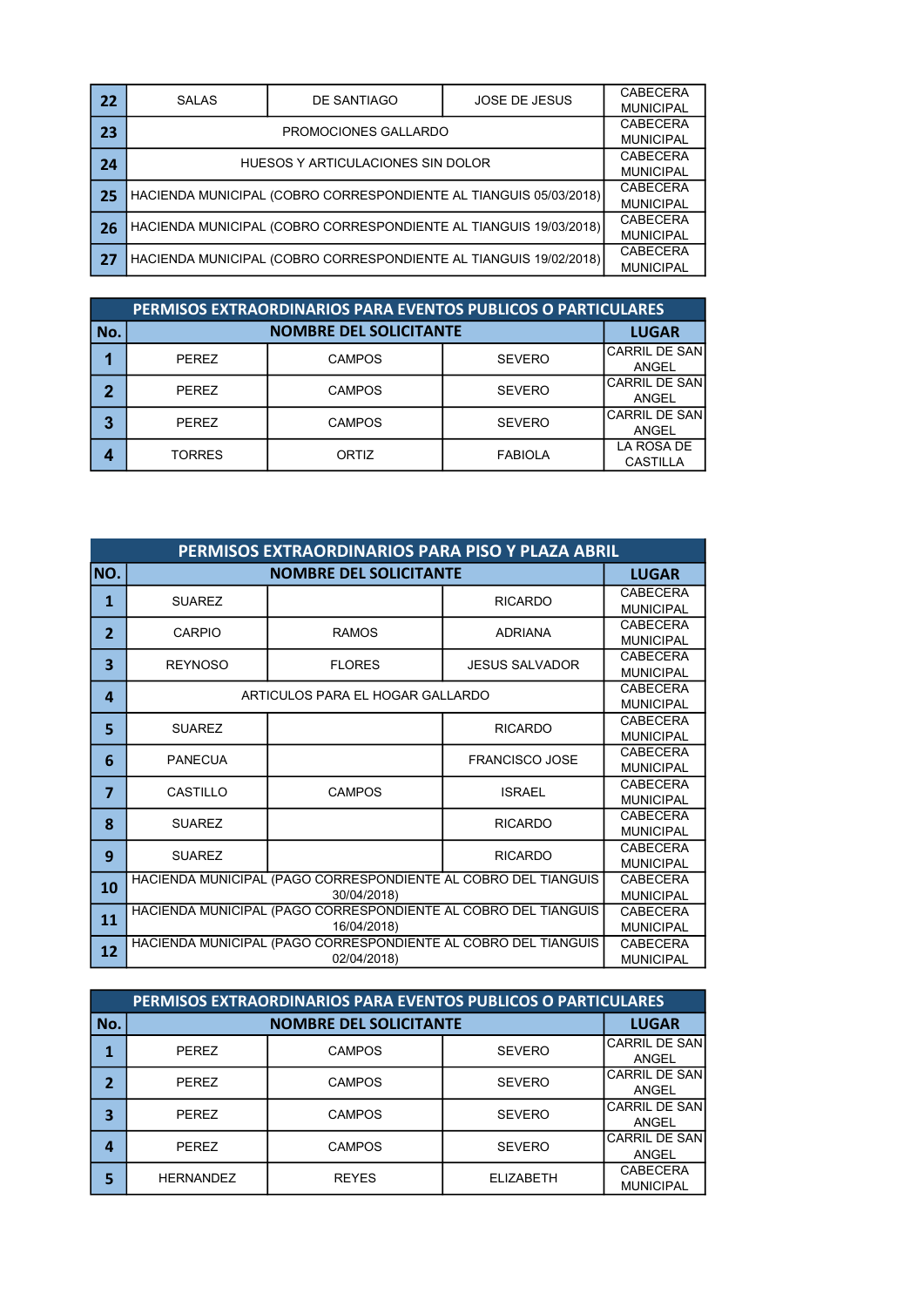| 6  | <b>HERMOSILLO</b> | <b>MENA</b>      | <b>CECILIA</b>    | <b>CABECERA</b>    |
|----|-------------------|------------------|-------------------|--------------------|
|    |                   |                  |                   | <b>MUNICIPAL</b>   |
|    |                   |                  |                   | LOMAS DE           |
|    | <b>PRADO</b>      | LEDEZMA          | <b>REYES</b>      | <b>SANTA</b>       |
|    |                   |                  |                   | <b>GERTRUDIS</b>   |
| 8  | <b>GOMEZ</b>      | <b>BARAJAS</b>   |                   | SAUCILLO DE        |
|    |                   |                  | <b>JULIO</b>      | <b>PRIMAVERA</b>   |
|    | <b>NUÑEZ</b>      | <b>GUTIERREZ</b> | <b>VIRGINIA</b>   | SAN JOSE DE        |
| 9  |                   |                  |                   | <b>GORDOA</b>      |
| 10 | <b>ANTIMO</b>     | <b>GUTIERREZ</b> | <b>MARIA INES</b> | <b>SAN BARTOLO</b> |
|    |                   |                  |                   |                    |

|                | PERMISOS EXTRAORDINARIOS PARA PISO Y PLAZA MAYO                   |                                                                   |                     |                                     |  |
|----------------|-------------------------------------------------------------------|-------------------------------------------------------------------|---------------------|-------------------------------------|--|
| NO.            |                                                                   | <b>NOMBRE DEL SOLICITANTE</b>                                     |                     | <b>LUGAR</b>                        |  |
| $\mathbf{1}$   | <b>RAMIREZ</b>                                                    |                                                                   | <b>GERARDO</b>      | CABECERA<br><b>MUNICIPAL</b>        |  |
| $\overline{2}$ | <b>SUAREZ</b>                                                     |                                                                   | <b>RICARDO</b>      | <b>CABECERA</b><br><b>MUNICIPAL</b> |  |
| 3              | <b>VALDERRAMA</b>                                                 |                                                                   | <b>MAURO</b>        | <b>CABECERA</b><br><b>MUNICIPAL</b> |  |
| 4              | <b>MOLOHUA</b>                                                    | <b>ASENCION</b>                                                   | <b>DANIEL</b>       | <b>CABECERA</b><br><b>MUNICIPAL</b> |  |
| 5              | <b>SUAREZ</b>                                                     |                                                                   | <b>RICARDO</b>      | CABECERA<br><b>MUNICIPAL</b>        |  |
| 6              | <b>FLORES</b>                                                     | <b>GUTIERREZ</b>                                                  | <b>JUAN ANTONIO</b> | <b>CABECERA</b><br><b>MUNICIPAL</b> |  |
| $\overline{7}$ | CASTILLO                                                          |                                                                   | <b>ISRAEL</b>       | <b>CABECERA</b><br><b>MUNICIPAL</b> |  |
| 8              | SUARF7                                                            |                                                                   | <b>RICARDO</b>      | <b>CABECERA</b><br><b>MUNICIPAL</b> |  |
| 9              | <b>MUÑOZ</b>                                                      | <b>GUZMAN</b>                                                     | <b>JUAN PABLO</b>   | <b>CABECERA</b><br><b>MUNICIPAL</b> |  |
| 10             | <b>ANDRES</b>                                                     | <b>MEDINA</b>                                                     | <b>DIEGO DAVID</b>  | <b>CABECERA</b><br><b>MUNICIPAL</b> |  |
| 11             | HACIENDA MUNICIPAL (COBRO PISO Y PLAZA FIESTAS MAYO 2018)         |                                                                   |                     | <b>CABECERA</b><br><b>MUNICIPAL</b> |  |
| 12             | HACIENDA MUNICIPAL (COBRO CORRESPONDIENTE AL TIANGUIS 28/05/2018) |                                                                   |                     |                                     |  |
| 13             |                                                                   | HACIENDA MUNICIPAL (COBRO CORRESPONDIENTE AL TIANGUIS 14/05/2018) |                     | <b>CABECERA</b><br><b>MUNICIPAL</b> |  |

|                | PERMISOS EXTRAORDINARIOS PARA EVENTOS PUBLICOS O PARTICULARES |                               |                     |                                      |  |
|----------------|---------------------------------------------------------------|-------------------------------|---------------------|--------------------------------------|--|
| No.            |                                                               | <b>NOMBRE DEL SOLICITANTE</b> |                     | <b>LUGAR</b>                         |  |
| 1              | <b>VILLALOBOS</b>                                             | VAZQUEZ                       | <b>MARIO</b>        | <b>RANCHO</b><br><b>CHURINTZIO</b>   |  |
| $\overline{2}$ | <b>VERDIN</b>                                                 | <b>VILLALOBOS</b>             | <b>VICTOR</b>       | CABECERA<br><b>MUNICIPAL</b>         |  |
| 3              | <b>VAZQUEZ</b>                                                | <b>GUTIERREZ</b>              | <b>JUAN</b>         | SAUCILLO DE<br><b>PRIMAVERA</b>      |  |
| 4              | <b>GUERRA</b>                                                 | MORENO                        | <b>RITA</b>         | CABECERA<br><b>MUNICIPAL</b>         |  |
| 5              | VALDERRAMA                                                    | <b>GUTIERREZ</b>              | <b>IVAN GERARDO</b> | <b>CABECERA</b><br><b>MUNICIPAL</b>  |  |
| 6              | <b>TORRES</b>                                                 | <b>ORTIZ</b>                  | <b>FABIOLA</b>      | LA ROSA DE<br><b>CASTILLA</b>        |  |
| 7              | <b>LEDEZMA</b>                                                | <b>RAMIREZ</b>                | <b>RODOLFO</b>      | <b>RANCHO EL</b><br><b>MAGUEY</b>    |  |
| 8              | <b>ARREOLA</b>                                                | <b>ZERMEÑO</b>                | <b>DANTE MIGUEL</b> | <b>CABECERA</b><br><b>MUNICIPAL</b>  |  |
| 9              | <b>TORRES</b>                                                 | ORTIZ                         | <b>FABIOLA</b>      | <b>LA ROSA DE</b><br><b>CASTILLA</b> |  |
| 10             | PEREZ                                                         | <b>CAMPOS</b>                 | <b>SEVERO</b>       | <b>CARRIL DE SAN</b><br>ANGEL        |  |
| 11             | <b>PEREZ</b>                                                  | <b>CAMPOS</b>                 | <b>SEVERO</b>       | CARRIL DE SAN <b>I</b><br>ANGEL      |  |
| 12             | <b>PEREZ</b>                                                  | <b>CAMPOS</b>                 | <b>SEVERO</b>       | <b>CARRIL DE SANI</b><br>ANGEL       |  |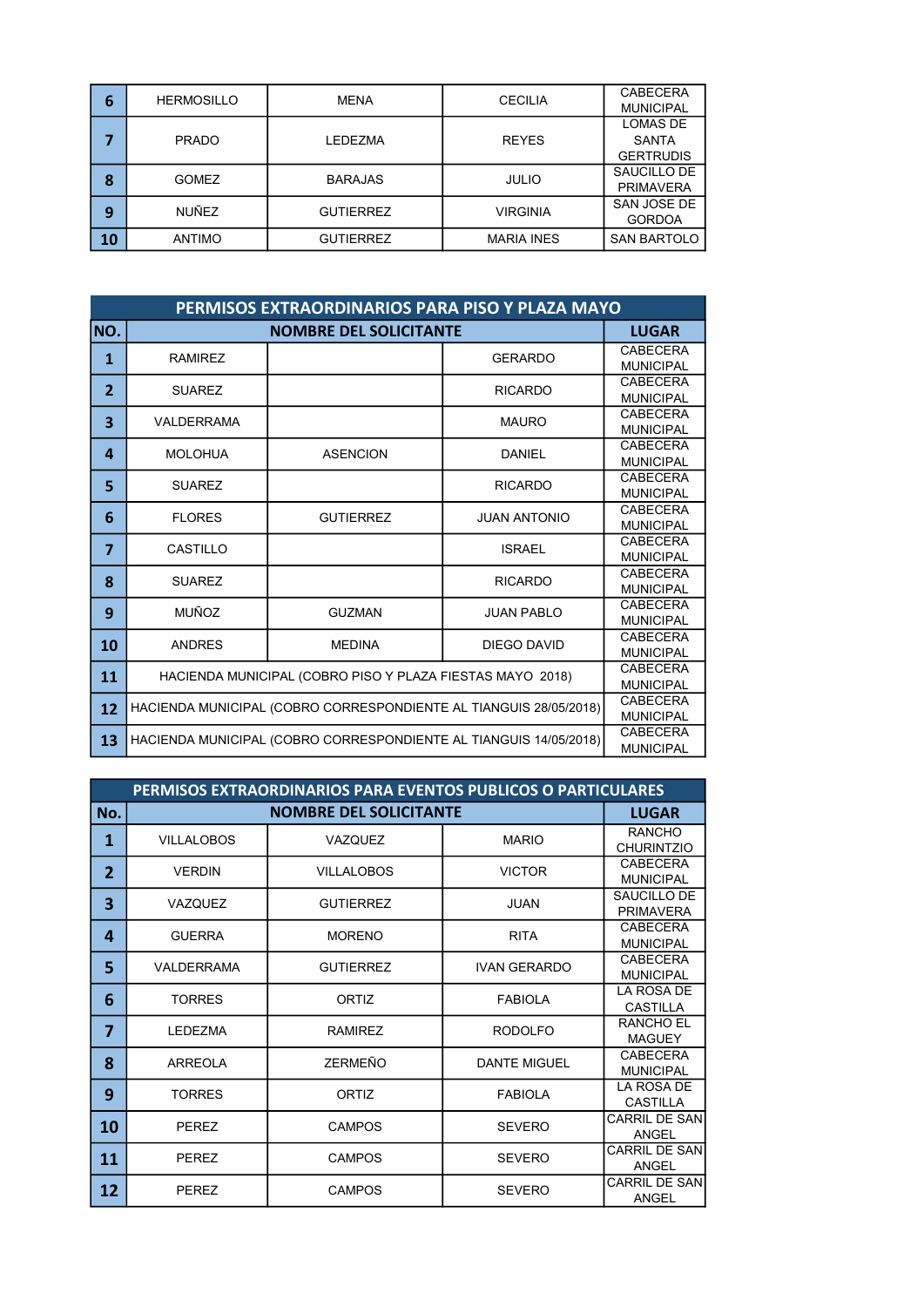| . .<br>-- | ----<br>эπ<br>∼ | $\sim$<br>`AMP、<br>ບະ<br>∽ | $- - -$<br>◡∟<br>- 17 | SANl<br>٦F<br>6 I<br>◡₼г<br>$\mathbf{M}$<br>∟⊐טי<br>AIV. |
|-----------|-----------------|----------------------------|-----------------------|----------------------------------------------------------|
|-----------|-----------------|----------------------------|-----------------------|----------------------------------------------------------|

|                | PERMISOS EXTRAORDINARIOS PARA PISO Y PLAZA JUNIO                  |                                                                   |                     |                                     |  |
|----------------|-------------------------------------------------------------------|-------------------------------------------------------------------|---------------------|-------------------------------------|--|
| NO.            |                                                                   | <b>NOMBRE DEL SOLICITANTE</b>                                     |                     |                                     |  |
| 1              | <b>FLORES</b>                                                     | <b>GUTIERREZ</b>                                                  | <b>JUAN ANTONIO</b> | <b>CABECERA</b><br><b>MUNICIPAL</b> |  |
| $\overline{2}$ | <b>CASTILLO</b>                                                   |                                                                   | <b>ISRAEL</b>       | <b>CABECERA</b><br><b>MUNICIPAL</b> |  |
| 3              | <b>RAMIREZ</b>                                                    |                                                                   | <b>GERARDO</b>      | <b>CABECERA</b><br><b>MUNICIPAL</b> |  |
| 4              | <b>ANDRES</b>                                                     | <b>MEDINA</b>                                                     | DIEGO DAVID         | <b>CABECERA</b><br><b>MUNICIPAL</b> |  |
| 5              | <b>ANDRES</b>                                                     | <b>MEDINA</b>                                                     | <b>DIEGO DAVID</b>  | <b>CABECERA</b><br><b>MUNICIPAL</b> |  |
| 6              | <b>SUAREZ</b>                                                     |                                                                   | <b>RICARDO</b>      | <b>CABECERA</b><br><b>MUNICIPAL</b> |  |
| 7              | <b>FLORES</b>                                                     | <b>GUTIERREZ</b>                                                  | <b>JUAN ANTONIO</b> | <b>CABECERA</b><br><b>MUNICIPAL</b> |  |
| 8              | <b>SUAREZ</b>                                                     |                                                                   | <b>RICARDO</b>      | <b>CABECERA</b><br><b>MUNICIPAL</b> |  |
| 9              | <b>GUTIERREZ</b>                                                  | VALADEZ                                                           | <b>JOSE ALFREDO</b> | <b>CABECERA</b><br><b>MUNICIPAL</b> |  |
| 10             | <b>SUAREZ</b>                                                     |                                                                   | <b>RICARDO</b>      | <b>CABECERA</b><br><b>MUNICIPAL</b> |  |
| 11             | <b>GALLARDO</b>                                                   | <b>AYALA</b>                                                      | <b>ALONSO</b>       | <b>CABECERA</b><br><b>MUNICIPAL</b> |  |
| 12             | <b>SUAREZ</b>                                                     |                                                                   | <b>RICARDO</b>      | <b>CABECERA</b><br><b>MUNICIPAL</b> |  |
| 13             | HACIENDA MUNICIPAL (COBRO CORRESPONDIENTE AL TIANGUIS 25/06/2018) | <b>CABECERA</b><br><b>MUNICIPAL</b>                               |                     |                                     |  |
| 14             |                                                                   | HACIENDA MUNICIPAL (COBRO CORRESPONDIENTE AL TIANGUIS 11/06/2018) |                     | <b>CABECERA</b><br><b>MUNICIPAL</b> |  |

|                | PERMISOS EXTRAORDINARIOS PARA EVENTOS PUBLICOS O PARTICULARES |                               |                         |                                                     |  |
|----------------|---------------------------------------------------------------|-------------------------------|-------------------------|-----------------------------------------------------|--|
| No.            |                                                               | <b>NOMBRE DEL SOLICITANTE</b> |                         | <b>LUGAR</b>                                        |  |
| 1              | <b>MENDOZA</b>                                                | <b>MENA</b>                   | <b>JULIA</b>            | <b>LOMAS DE</b><br><b>SANTA</b><br><b>GERTRUDIS</b> |  |
| $\overline{2}$ | <b>REA</b>                                                    | <b>ATILANO</b>                | <b>JULIO ANTONIO</b>    | <b>SAN ANTONIO</b><br>DE LA GARZA                   |  |
| 3              | <b>MARTINEZ</b>                                               |                               | <b>ERIKA</b>            | <b>CABECERA</b><br><b>MUNICIPAL</b>                 |  |
| 4              | <b>ROMERO</b>                                                 | <b>GONZALEZ</b>               | <b>MANUEL</b>           | <b>CABECERA</b><br><b>MUNICIPAL</b>                 |  |
| 5              | <b>TORRES</b>                                                 | <b>ORTIZ</b>                  | ELVIA FABIOLA           | LA ROSA DE<br><b>CASTILLA</b>                       |  |
| 6              | <b>ALDANA</b>                                                 | <b>RODRIGUEZ</b>              | <b>RUBEN</b>            | <b>ESTACION</b><br><b>PEDRITO</b>                   |  |
| 7              | <b>TORRES</b>                                                 | ORTIZ                         | ELIA FABIOLA            | <b>LA ROSA DE</b><br><b>CASTILLA</b>                |  |
| 8              | <b>ALDANA</b>                                                 | <b>TORRES</b>                 | <b>JUAN JOSE</b>        | <b>LOS CUARTOS</b>                                  |  |
| 9              | <b>GRANADOS</b>                                               | <b>PEREZ</b>                  | <b>JOSEFINA</b>         | <b>SAN JOSE DEL</b><br><b>CALICHE</b>               |  |
| 10             | <b>MARTINEZ</b>                                               | <b>MARTINEZ</b>               | <b>HILDA CECILIA</b>    | <b>CABECERA</b><br><b>MUNICIPAL</b>                 |  |
| 11             | <b>ARENAS</b>                                                 | <b>GONZALEZ</b>               | <b>DANIELA</b>          | <b>CABECERA</b><br><b>MUNICIPAL</b>                 |  |
| 12             | <b>TORRES</b>                                                 | <b>ORTIZ</b>                  | <b>FABIOLA</b>          | LA ROSA DE<br><b>CASTILLA</b>                       |  |
| 13             | <b>GUTIERREZ</b>                                              | <b>HURTADO</b>                | <b>VERONICA YESENIA</b> | <b>CABECERA</b><br><b>MUNICIPAL</b>                 |  |
| 14             | <b>PEREZ</b>                                                  | <b>CAMPOS</b>                 | <b>SEVERO</b>           | CARRIL DE SAN<br><b>ANGEL</b>                       |  |
| 15             | <b>PEREZ</b>                                                  | <b>CAMPOS</b>                 | <b>SEVERO</b>           | CARRIL DE SAN<br>ANGEL                              |  |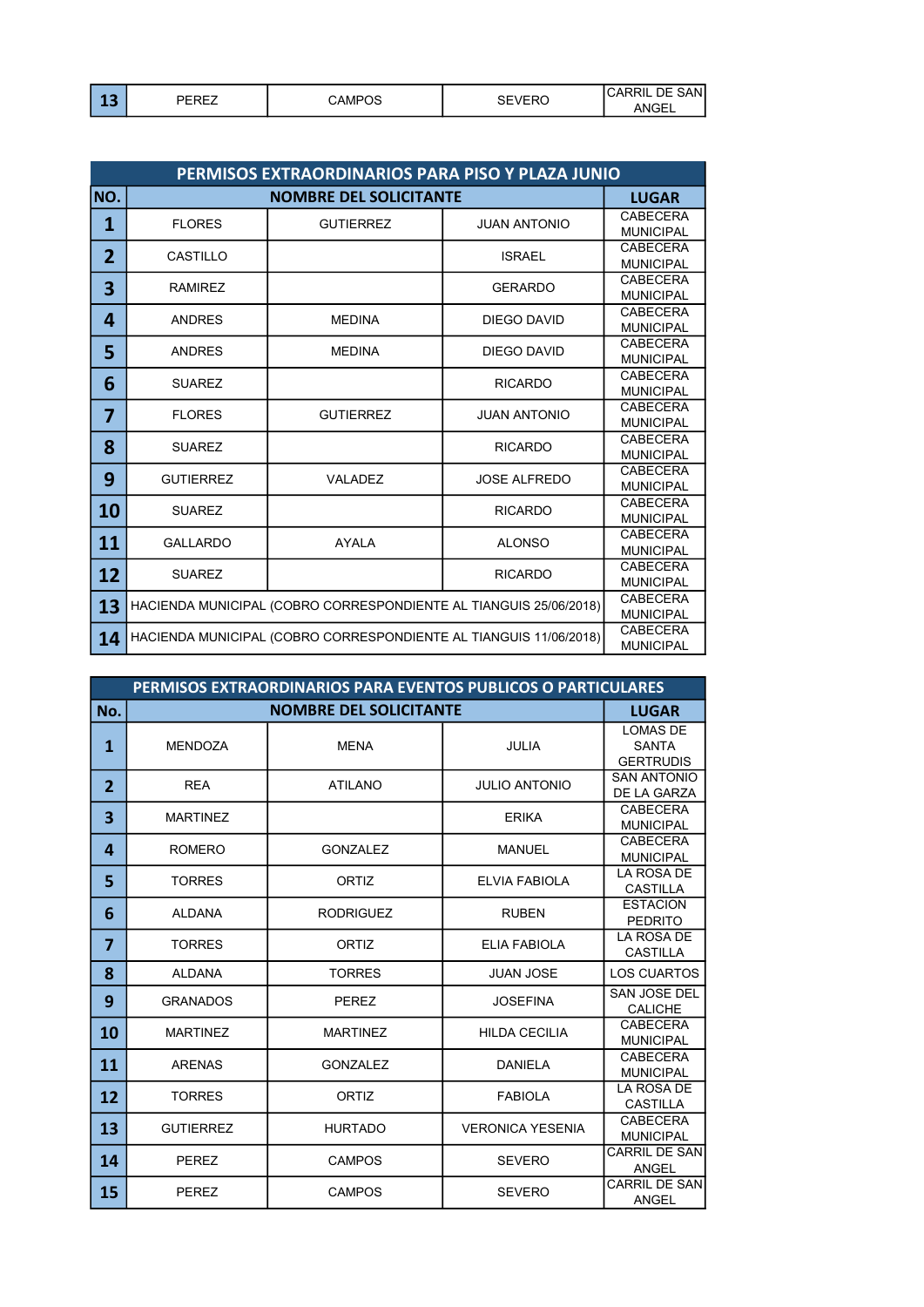| . .<br>- 9 | ,-n-7<br>.<br>--<br>∼<br>_ | CAMP∩^ | $5-7$<br>--<br>◡∟<br>$-1$ | SANl<br>٦F<br>ćΠ<br>.UAF<br>10T<br>∟⊐ט'<br>AIV. |
|------------|----------------------------|--------|---------------------------|-------------------------------------------------|
|------------|----------------------------|--------|---------------------------|-------------------------------------------------|

|                         | PERMISOS EXTRAORDINARIOS PARA PISO Y PLAZA JULIO |                                                                   |                       |                                     |  |
|-------------------------|--------------------------------------------------|-------------------------------------------------------------------|-----------------------|-------------------------------------|--|
| NO.                     |                                                  | <b>NOMBRE DEL SOLICITANTE</b>                                     |                       | <b>LUGAR</b>                        |  |
| $\overline{\mathbf{1}}$ | <b>DEMETRIO</b>                                  | <b>ANDRES</b>                                                     | <b>GABRIEL</b>        | <b>CABECERA</b><br><b>MUNICIPAL</b> |  |
| $\overline{2}$          |                                                  | ARTICULOS PARA EL HOGAR GALLARDO                                  |                       | <b>CABECERA</b><br><b>MUNICIPAL</b> |  |
| 3                       | <b>FLORES</b>                                    | <b>GUTIERREZ</b>                                                  | <b>JUAN ANTONIO</b>   | <b>CABECERA</b><br><b>MUNICIPAL</b> |  |
| 4                       | <b>SUAREZ</b>                                    |                                                                   | <b>RICARDO</b>        | <b>CABECERA</b><br><b>MUNICIPAL</b> |  |
| 5                       | <b>SUAREZ</b>                                    |                                                                   | <b>RICARDO</b>        | <b>CABECERA</b><br><b>MUNICIPAL</b> |  |
| 6                       | CARPIO                                           | <b>RAMOS</b>                                                      | <b>ADRIANA</b>        | <b>CABECERA</b><br><b>MUNICIPAL</b> |  |
| 7                       | <b>SALAS</b>                                     | <b>DE SANTIAGO</b>                                                | <b>JOSE DE JESUS</b>  | <b>CABECERA</b><br><b>MUNICIPAL</b> |  |
| 8                       | <b>RAMIREZ</b>                                   |                                                                   | <b>GERARDO</b>        | <b>CABECERA</b><br><b>MUNICIPAL</b> |  |
| 9                       | <b>LOPEZ</b>                                     | <b>PACHECO</b>                                                    | <b>DANIEL</b>         | <b>CABECERA</b><br><b>MUNICIPAL</b> |  |
| 10                      | <b>SUAREZ</b>                                    |                                                                   | <b>RICARDO</b>        | <b>CABECERA</b><br><b>MUNICIPAL</b> |  |
| 11                      | <b>NAVA</b>                                      | CRUZ                                                              | <b>MARIA DE JESUS</b> | <b>CABECERA</b><br><b>MUNICIPAL</b> |  |
| 12                      | <b>SUAREZ</b>                                    |                                                                   | <b>RICARDO</b>        | <b>CABECERA</b><br><b>MUNICIPAL</b> |  |
| 13                      | <b>CASTILLO</b>                                  | <b>CAMPOS</b>                                                     | <b>ISRAEL</b>         | <b>CABECERA</b><br><b>MUNICIPAL</b> |  |
| 14                      |                                                  | HACIENDA MUNICIPAL (COBRO CORRESPONDIENTE AL TIANGUIS 09/07/2018) |                       | <b>CABECERA</b><br><b>MUNICIPAL</b> |  |
| 15                      |                                                  | HACIENDA MUNICIPAL (COBRO CORRESPONDIENTE AL TIANGUIS 23/07/2018) |                       | <b>CABECERA</b><br><b>MUNICIPAL</b> |  |

|                | PERMISOS EXTRAORDINARIOS PARA EVENTOS PUBLICOS O PARTICULARES |                               |                     |                                     |  |
|----------------|---------------------------------------------------------------|-------------------------------|---------------------|-------------------------------------|--|
| No.            |                                                               | <b>NOMBRE DEL SOLICITANTE</b> |                     | <b>LUGAR</b>                        |  |
| 1              | <b>TORRES</b>                                                 |                               | <b>EVERARDO</b>     | <b>CABECERA</b><br><b>MUNICIPAL</b> |  |
| $\overline{2}$ | ZERMEÑO                                                       | <b>GOMES</b>                  | <b>RICARDO</b>      | <b>ESTACION</b><br><b>PEDRITO</b>   |  |
| 3              | <b>GARCIA</b>                                                 | <b>FLORES</b>                 | <b>DAVID MIJAEL</b> | <b>CABECERA</b><br><b>MUNICIPAL</b> |  |
| 4              | <b>VELAZQUEZ</b>                                              | <b>MARTINEZ</b>               | <b>ISIDRA</b>       | <b>TLACUITAPA</b>                   |  |
| 5              | <b>GONZALEZ</b>                                               | <b>GUERRA</b>                 | CARLOS              | <b>CABECERA</b><br><b>MUNICIPAL</b> |  |
| 6              | <b>MENA</b>                                                   | <b>MENA</b>                   | <b>CLAUDIA</b>      | <b>CABECERA</b><br><b>MUNICIPAL</b> |  |
| 7              | <b>VILLALOBOS</b>                                             | <b>HERNANDEZ</b>              | <b>MARIANA</b>      | <b>CABECERA</b><br><b>MUNICIPAL</b> |  |
| 8              | <b>QUEZADA</b>                                                | <b>AFANADOR</b>               | <b>MARISOL</b>      | SAUCILLO DE<br><b>PRIMAVERA</b>     |  |
| 9              | <b>AMEZQUITA</b>                                              | <b>AMEZQUITA</b>              | <b>ISAIAS</b>       | <b>TLACUITAPA</b>                   |  |
| 10             | <b>BARAJAS</b>                                                | <b>GOMEZ</b>                  | <b>PEDRO</b>        | SAUCILLO DE<br><b>PRIMAVERA</b>     |  |
| 11             | <b>BARAJAS</b>                                                | <b>GOMEZ</b>                  | <b>PEDRO</b>        | SAUCILLO DE<br><b>PRIMAVERA</b>     |  |
| 12             | <b>TORRES</b>                                                 | <b>ORTIZ</b>                  | <b>FABIOLA</b>      | LA ROSA DE<br><b>CASTILLA</b>       |  |
| 13             | <b>PRADO</b>                                                  | <b>GONZALEZ</b>               | <b>LUIS FELIPE</b>  | <b>CABECERA</b><br><b>MUNICIPAL</b> |  |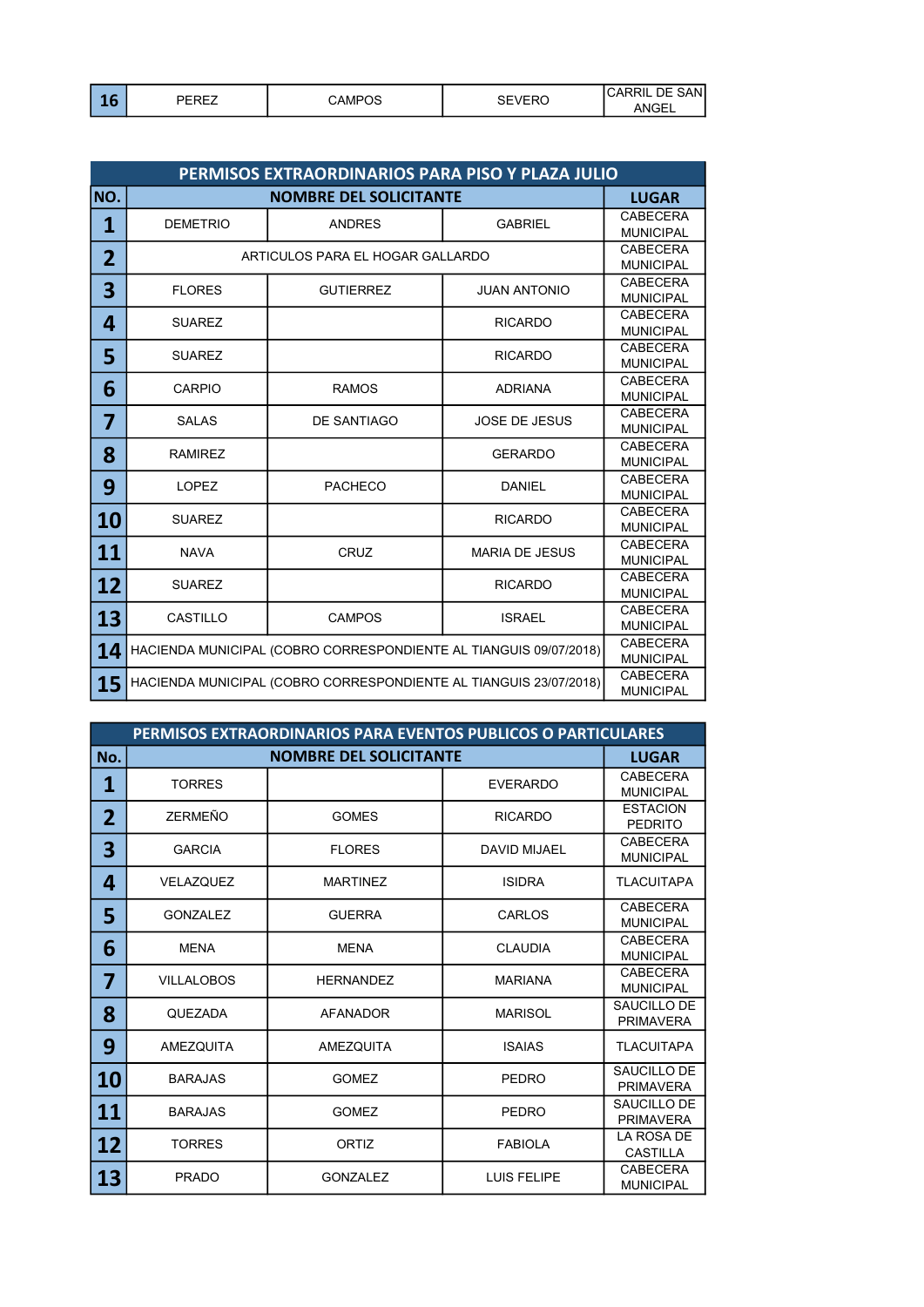| Δ<br>- | <b>GUTIERREZ</b> | SANTILLANES   | JAIME         | <b>CABECERA</b><br>MUNICIPAL |
|--------|------------------|---------------|---------------|------------------------------|
|        | PEREZ            | <b>CAMPOS</b> | <b>SEVERO</b> | ICARRIL DE SANI<br>ANGEL     |

|                | PERMISOS EXTRAORDINARIOS PARA PISO Y PLAZA AGOSTO |                                                                   |                        |                                     |  |
|----------------|---------------------------------------------------|-------------------------------------------------------------------|------------------------|-------------------------------------|--|
| No.            |                                                   | <b>NOMBRE DEL SOLICITANTE</b>                                     |                        | <b>LUGAR</b>                        |  |
| $\mathbf{1}$   | <b>RIZO</b>                                       | <b>HERNANDEZ</b>                                                  | ADGAR ALEJANDRO        | <b>CABECERA</b><br><b>MUNICIPAL</b> |  |
| $\overline{2}$ |                                                   | ARTICULOS PARA EL HOGAR GALLARDO                                  |                        | <b>CABECERA</b><br><b>MUNICIPAL</b> |  |
| 3              | <b>ORTA</b>                                       |                                                                   | ANGELICA JANETH        | CABECERA<br><b>MUNICIPAL</b>        |  |
| 4              | <b>SUAREZ</b>                                     |                                                                   | <b>RICARDO</b>         | <b>CABECERA</b><br><b>MUNICIPAL</b> |  |
| 5              | <b>SUAREZ</b>                                     |                                                                   | <b>RICARDO</b>         | <b>CABECERA</b><br><b>MUNICIPAL</b> |  |
| 6              | <b>GUTIERREZ</b>                                  | VALADEZ                                                           | <b>JOSE ALFREDO</b>    | <b>CABECERA</b><br><b>MUNICIPAL</b> |  |
| $\overline{7}$ | <b>ESTRADA</b>                                    |                                                                   | <b>ADRIAN DE JESUS</b> | CABECERA<br><b>MUNICIPAL</b>        |  |
| 8              | <b>SUAREZ</b>                                     |                                                                   | <b>RICARDO</b>         | <b>CABECERA</b><br><b>MUNICIPAL</b> |  |
| 9              | <b>FLORES</b>                                     | <b>GUTIERREZ</b>                                                  | <b>JUAN ANTONIO</b>    | <b>CABECERA</b><br><b>MUNICIPAL</b> |  |
| 10             | <b>RAMIREZ</b>                                    |                                                                   | <b>GERARDO</b>         | <b>CABECERA</b><br><b>MUNICIPAL</b> |  |
| 11             |                                                   | ARTICULOS PARA EL HOGAR GALLARDO                                  |                        | <b>CABECERA</b><br><b>MUNICIPAL</b> |  |
| 12             |                                                   | PROMOCIONES GALLARDO                                              |                        | <b>CABECERA</b><br><b>MUNICIPAL</b> |  |
| 13             | PROMOCIONES GALLARDO                              |                                                                   |                        | <b>CABECERA</b><br><b>MUNICIPAL</b> |  |
| 14             | <b>GARCIA</b>                                     | <b>LOPEZ</b>                                                      | <b>JOSE GABRIEL</b>    | <b>CABECERA</b><br><b>MUNICIPAL</b> |  |
| 15             |                                                   | HACIENDA MUNICIPAL (COBRO CORRESPONDIENTE AL TIANGUIS 06/08/2018) |                        | <b>CABECERA</b><br><b>MUNICIPAL</b> |  |
| 16             |                                                   | HACIENDA MUNICIPAL (COBRO CORRESPONDIENTE AL TIANGUIS 20/08/2018) |                        | <b>CABECERA</b><br><b>MUNICIPAL</b> |  |

|     | PERMISOS EXTRAORDINARIOS PARA EVENTOS PUBLICOS O PARTICULARES |                               |                 |                                       |  |
|-----|---------------------------------------------------------------|-------------------------------|-----------------|---------------------------------------|--|
| No. |                                                               | <b>NOMBRE DEL SOLICITANTE</b> |                 | <b>LUGAR</b>                          |  |
| 1   | <b>GONZALEZ</b>                                               | <b>GONZALEZ</b>               | <b>KARINA</b>   | <b>RANCHO EL</b><br><b>VIZCAINO</b>   |  |
| 2   | <b>GONZALEZ</b>                                               | <b>HERNANDEZ</b>              | <b>MAURICIO</b> | <b>SAN ANTONIO</b><br>DE LA GARZA     |  |
| 3   | <b>ARRIETA</b>                                                | <b>PEREZ</b>                  | <b>GUSTAVO</b>  | <b>CABECERA</b><br><b>MUNICIPAL</b>   |  |
| 4   | <b>INFANTE</b>                                                |                               | PABLO           | CABECERA<br><b>MUNICIPAL</b>          |  |
| 5   | <b>PEREZ</b>                                                  | <b>CAMPOS</b>                 | <b>SEVERO</b>   | <b>CARRIL DE SANI</b><br><b>ANGEL</b> |  |
| 6   | <b>PEREZ</b>                                                  | <b>CAMPOS</b>                 | <b>SEVERO</b>   | <b>CARRIL DE SANI</b><br>ANGEL        |  |
| 7   | <b>PEREZ</b>                                                  | <b>CAMPOS</b>                 | <b>SEVERO</b>   | <b>CARRIL DE SANI</b><br><b>ANGEL</b> |  |

|     | PERMISOS EXTRAORDINARIOS PARA PISO Y PLAZA SEPTIEMBRE |  |                |                              |  |
|-----|-------------------------------------------------------|--|----------------|------------------------------|--|
| No. | <b>NOMBRE DEL SOLICITANTE</b><br><b>LUGAR</b>         |  |                |                              |  |
|     | <b>SUAREZ</b>                                         |  | <b>RICARDO</b> | CABECERA<br><b>MUNICIPAL</b> |  |
|     | SUAREZ                                                |  | <b>RICARDO</b> | CABECERA<br>MUNICIPAL        |  |